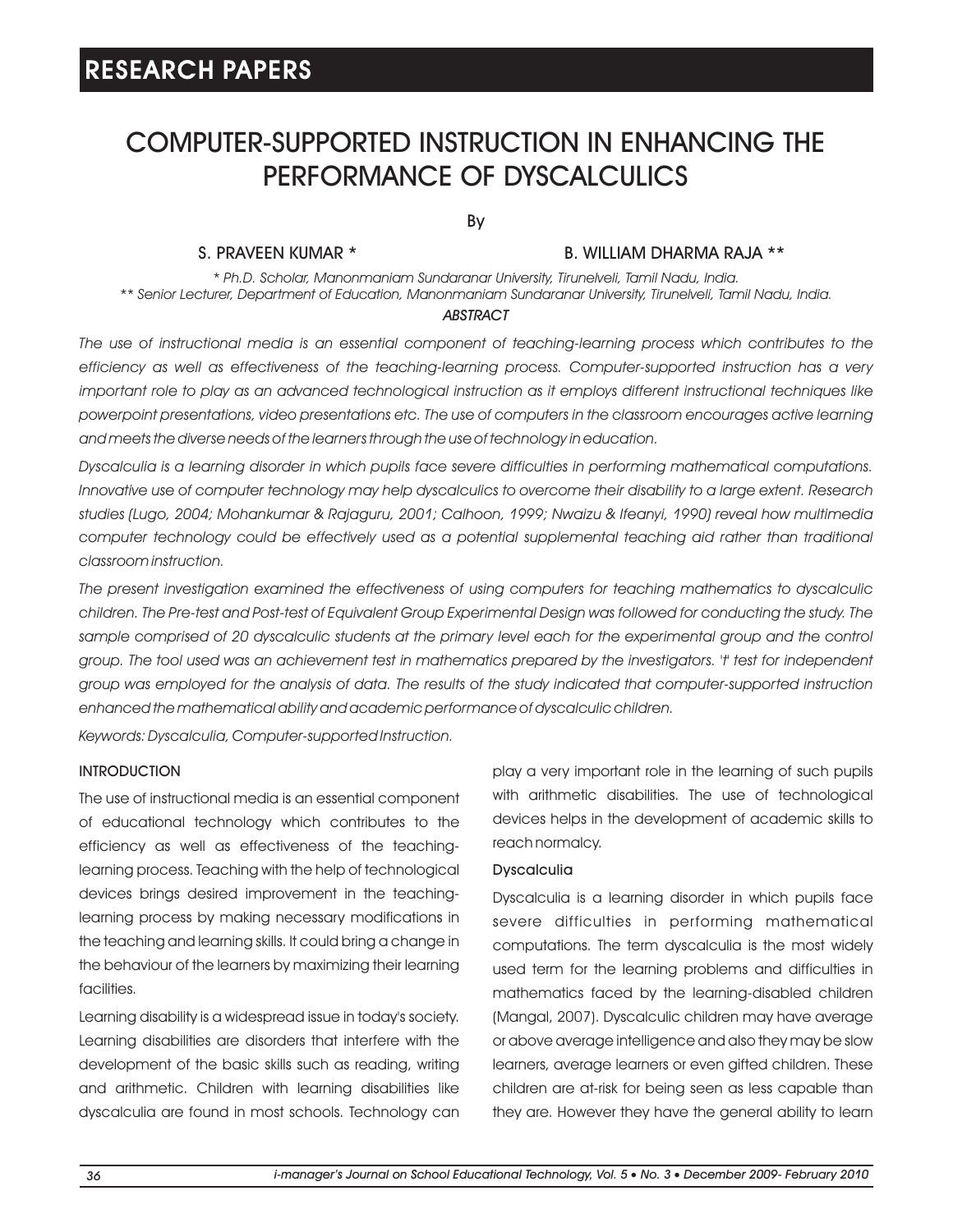that is comparable to or higher than many of their peers (http://www. Learning disabilities. about.com). But they apparently cannot use information transmitted by the senses to the brain as accurately as most other children. Therefore they may do poorly in school or not as well as they can.

There are numerous learning problems faced by dyscalculics in doing mathematical calculations. Mathematical disabilities comprise computational problems in addition, subtraction, multiplication or division and failure in application of mathematical rules and conceptual problems such as poor understanding, difficulty in discriminating relevant and irrelevant aspects of problems of mathematics, poor number sense, poor discrimination between shapes, sizes and quantities, poor spatial orientation etc. Dyscalculics have disturbances related to reading and writing numerals and symbols, and also disturbances in visual-motor integration, either for writing or for non-verbal motor skills (Chadha, 2006).

#### Computer-supported Instruction

Computer-supported Instruction (CSI) refers to the instruction by the teacher with the support of computer in which the features like text, images, graphics, animation etc are incorporated. In other words, CSI is the teacherassisted instruction with computer as the teaching aid. It encourages active learning and meets the diverse needs of the learners through the use of technology in education. It can cater to the individual needs of many students at a time. This type of instruction produces learning experience effectively and efficiently. A good amount of information stored in the computer is made available to the learner than any other media (Mohanty, 2003).

CSI for this study included the features such as powerpoint presentations and video presentations. Multimedia computers can present any type of auditory or visual materials including speech, text, music, animations, photographs or videos alone or in different combinations. They can link different types of representations such as pictures with sounds, oral readings with written text, videos with subtitles or any other combinations that might reinforce teaching and learning. They can also provide enormous flexibility, allowing the user to set the speed of speech, decide whether written text is also read aloud, choose the language presented in text and speech, or decide whether to repeat the presentation (http:// www. neirtec.org/reading\_report/report.htm). This flexibility can be valuable in presenting educational tasks to dyscalculics to improve their mathematical skills.

### CSI for Dyscalculics

Technology can greatly aid the process of mathematical exploration and clever use of such technology can help to engage such students with arithmetic learning deficiencies. The use of technology like computerassisted instruction may be a help in effective learning. Data handling, graphical representation and visualization are important skills which can be taught productively to these children. Students' spatial reasoning and visualization can be enhanced through visual learning which fosters better understanding, organization and imagination (NCERT, 2005). Innovative use of computer technology may help dyscalculics to overcome their learning problems to a great extent. Computer technology provides visual learning which involves the use of different video and powerpoint presentations with attractive pictures, diagrams and graphs along with mathematical formulae, mathematical statements or rules. All these provide variety in learning to dyscalculic learners.

The innovative use of technology supports mathematical learning of students by developing computational fluency and conceptual understanding, creating mathematical representations, organising ideas, developing problem solving and reasoning (Hasselbring *et al*, 2006). A study conducted by Lugo (2004) on the problem-solving skills in Algebra of ninth grade students with learning disabilities explores how multimedia computer technology could be a potential supplemental teaching aid that teachers use in addition to traditional classroom instruction. Another study (Mohankumar & Rajaguru, 2001) which evaluated the effect of using multimedia instructional strategy for learning-disabled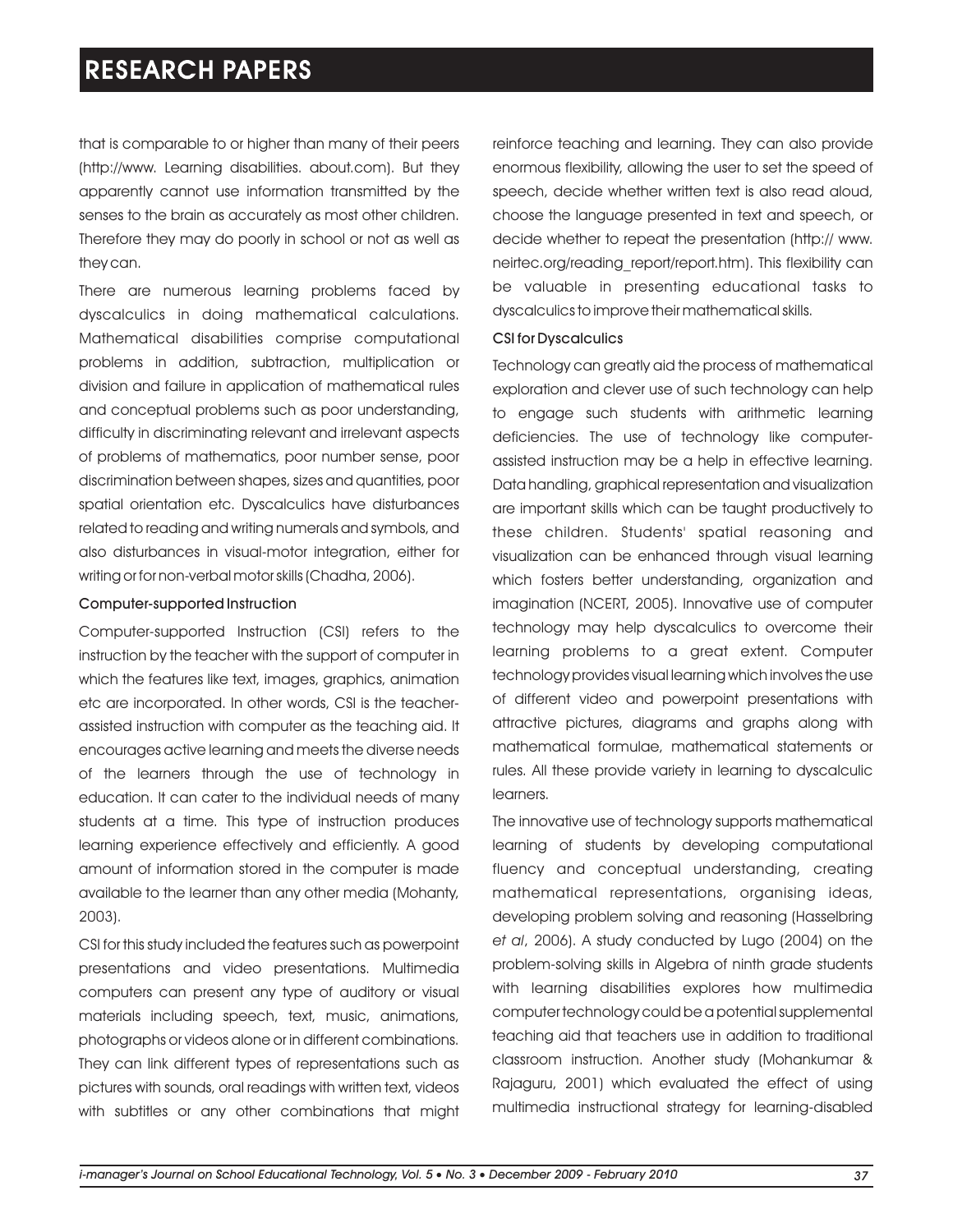children suggested that multimedia instruction facilitated the learning-disabled students in learning algebra concepts rather than their counterparts in conventional teaching group. The above research studies reveal how multimedia computer technology could be effectively used as a potential supplemental teaching aid rather than traditional classroom instruction.

The use of technology like computer-assisted instruction (CAI) may facilitate the process of mathematical exploration in dyscalculic learners. By these specialized approaches to teaching, most dyscalculic learners can be helped to learn normally (Kumar & Raja, 2008). Nwaizu and Ifeanyi (1990) on assessing the level of retention of students with specific learning disabilities while using CAI and teacher-assisted instruction (TAI) to teach multiplication skills found that students had higher retention level of multiplication facts mastered during CAI than during TAI. Calhoon (1999) conducted a study to know the effects of computer-based test accommodations on mathematics performance assessment scores for secondary students with learning disabilities, the results suggested that providing a reader, either human or computer significantly increases mathematics performance assessment scores for students with learning disabilities.

## Significance of the Study

A learning disability like Dyscalculia cuts across class, age and intelligence. Most schools may have some dyscalculic children. An awareness that there are certain teaching methods and practical approaches which are effective with such children is essential for class teachers particularly of primary schools. This study will be of relevance to various teachers dealing with children facing dyscalculic disabilities.

If any subject area of study presents problematic situations for sensitive learners in this category and evokes wide critical or satirical comments in school or at home, it is Mathematics. It has become quite the social norm for most pupils to say that Mathematics is a hard subject. Learning-disabled pupils, where Mathematics is concerned are children with special needs. They have as much right as others to learn Mathematics and their needs have to be addressed seriously. The conceptual world of Mathematics can bring great joy to these children and it is the responsibility of educators not to deprive them of the pleasure of such an education.

This study will be highly beneficial in the current educational scenario as it seeks to ensure the efficient teaching method for dyscalculics to assimilate mathematical concepts through computer-supported instruction. Therefore a study on the effectiveness of computer-supported instruction on the performance of dyscalculic students at the primary level is found to be significant.

## **Objectives**

The study has the following objectives.

- To find out whether there is any significant difference · between the pre-test scores of the control group and the experimental group
- To find out whether there is any significant difference · between the post-test scores of the control group and the experimental group
- To find out whether there is any significant difference · between the gain scores of the control group and the experimental group

#### Hypotheses

In the light of the objectives, the following hypotheses were set up for the present study.

- There is no significant difference between the pre-test · scores of the control group and the experimental group.
- There is no significant difference between the posttest scores of the control group and the experimental group.
- There is no significant difference between the gain scores of the control group and the experimental group.

## Methodology

The pre-test and post-test equivalent group experimental design was used for the present study. Two groups of students studying in Standard V equivalent with regard to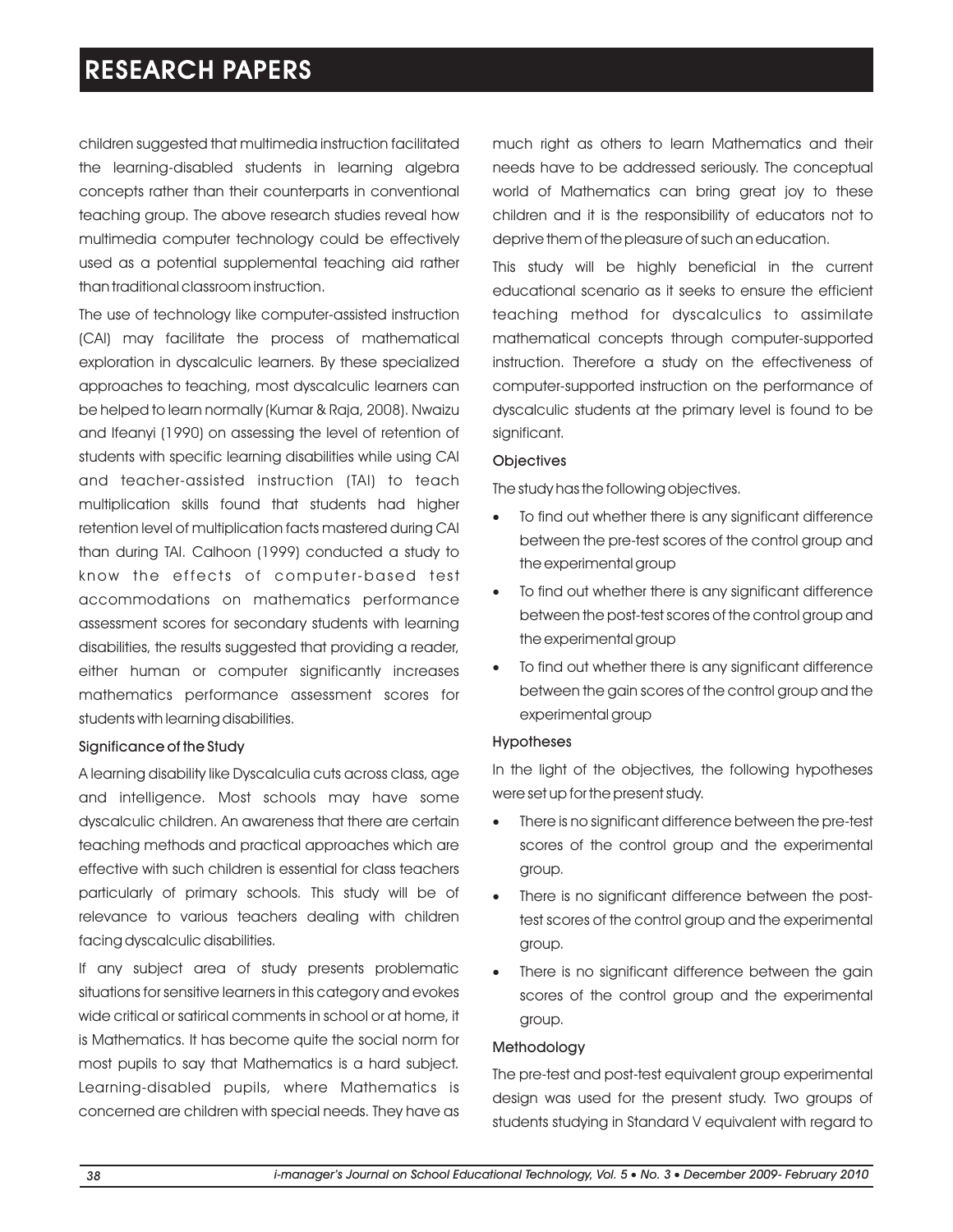the aspects namely intelligence and mathematical ability were selected as the control group and the experimental group respectively.

#### Sample

The investigators have selected two matriculation schools of Kanyakumari district in Tamil Nadu, India to serve as both experimental and control groups respectively. There were 20 Standard V students in each group. All the sample students in both the groups were identified as dyscalculics by conducting a mathematical ability test prepared by the investigators for screening those children.

#### Tool used

The investigators have constructed and validated an achievement test in mathematics consisting of 24 objective type questions. The investigators set the questions from the topics such as "Fractions Four Fundamental Operations", "Ratio and Proportion" and "Geometry Circles". These questions were set on the basis of different objectives such as knowledge, understanding, application and skill.

#### **Treatment**

The students of control group were given conventional method of instruction and the students of experimental group were given computer-supported instruction. The investigators chose the topics such as "Fractions Four Fundamental Operations", "Ratio and Proportion" and "Geometry Circles" for giving instruction to the Standard V students, who are dyscalculics. The mathematical ability test used for screening showed that the sample students were weak in the areas such as visual-spatial problems, difficulty in identification of signs and symbols, difficulty in discrimination of shapes, difficulty with the concept of place value and fractions, difficulty in performing the basic fundamental operations of addition, subtraction, multiplication, division etc. During the experiment, the topics "Fractions Four Fundamental Operations", and "Ratio and Proportion" were taught through Video presentations and the topic "Geometry Circles" was taught through Powerpoint presentation. The Video presentation incorporated instruction through videos with the help of moviemaker. The Powerpoint presentation incorporated instruction with the help of animation and slideshows through different colours, graphics and images. The treatment lasted for 18 days (18 x 45 minutes).

#### Data Analysis

For the verification of the hypotheses, suitable statistical methods have been adopted. The statistical techniques employed for the analysis of data were mean, standard deviation and 't' tests for independent groups.

In Table 1, since p value is greater than 0.05, the null hypothesis is accepted at 5% level of significance. Hence it is concluded that there is no significant difference between the pre-test scores obtained by the control and the experimental groups.

In Table 2, since p value is lesser than 0.01, the null hypothesis is rejected at 1% level of significance. Hence it is concluded that there is significant difference between the post-test scores obtained by the control and the experimental groups. The mean scores show that the experimental group performed better than the control group in the post-test.

In Table 3, since p value is lesser than 0.05, the null hypothesis is rejected at 5% level of significance. Hence it is concluded that there is significant difference between the gain scores obtained by the control and the experimental groups. The mean scores show that the experimental group performed better than the control group.

| Group                                                                                    | Size | Mean  | Std. Deviation | 't' value | p value   |
|------------------------------------------------------------------------------------------|------|-------|----------------|-----------|-----------|
| Control                                                                                  | 20   | 18.30 | 4.81           | 0.58      | 0.564     |
| Experimental                                                                             | 20   | 17.50 | 3.82           |           |           |
| Table 1. Difference between control and experimental<br>groups in their pre-test scores  |      |       |                |           |           |
| Group                                                                                    | Size | Mean  | Std. Deviation | 't' value | p value   |
| Control                                                                                  | 20   | 45.00 | 5.45           | 2.77      | $0.009**$ |
| Experimental                                                                             | 20   | 49.45 | 4.69           |           |           |
| Table 2. Difference between control and experimental<br>groups in their post-test scores |      |       |                |           |           |
| Scores                                                                                   | Size | Mean  | Std. Deviation | 't' value | p value   |
| Pre-test                                                                                 | 20   | 26.70 | 6.71           | 2.374     | $0.023*$  |
| Post-test                                                                                | 20   | 31.95 | 7.27           |           |           |
|                                                                                          |      |       |                |           |           |

Table 3. Difference between control and experimental groups in their gain scores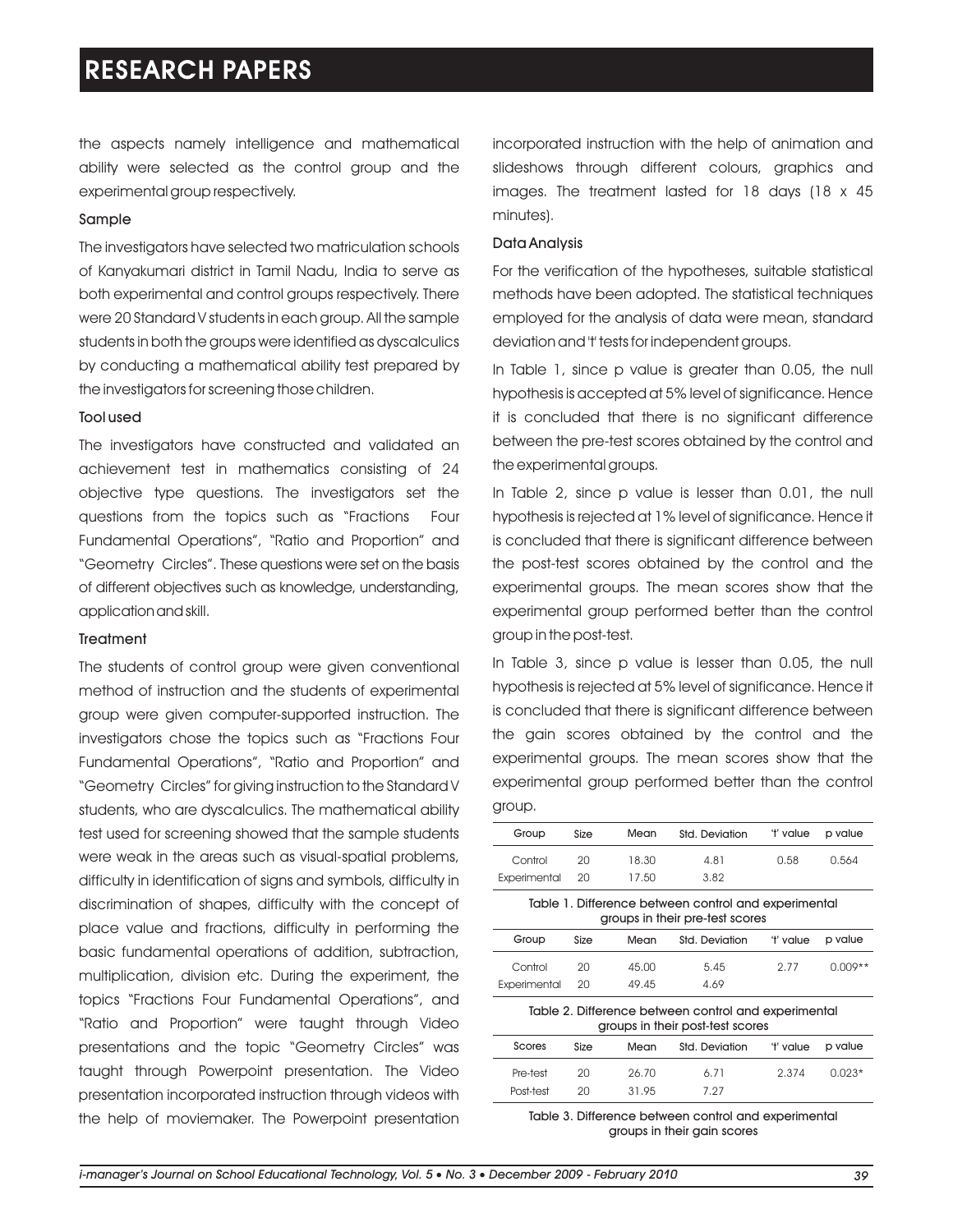## Findings

- There is no significant difference between the pre-test · scores of the control group and the control group.
- The post-test scores of the experimental group is more · than that of the control group.
- The gain scores of the experimental group is more than that of the control group.

## Implications

There is a great challenge on the part of teachers to deal with those children with arithmetic disorders by using innovative teaching strategies. It is necessary that teachers understand the psychology of each and every child and identify the challenges faced by the children in learning mathematics. Early identification and prevention are needed through intervention strategies for any category of dyscalculic problems of the schoolchildren. Computer-supported instruction (CSI) as an innovative strategy could be implemented in all educational institutions for the benefit of all learners who face severe problems in learning mathematics. It can be certain that those with learning difficulties in mathematics could enhance their performance in academics at least to some extent through the use of computers in the classroom.

CSI may prove to be a boon for those dyscalculic children with visual perceptual difficulties. It can enhance the performance of such children in visual processing through video as well as powerpoint presentations. The use of such presentations fosters better understanding, organization and imagination. For such learners, mathematics that allows them to learn through pictures, diagrams etc will be more appealing and hold their interest much more effectively.

Schools can implement certain academic accommodations and modifications to help the mathematically disabled children to catch up with the rest of the class. For instance, introducing mathematical laboratories may help these challenged learners to overcome their problems. Students can benefit from benefit from visual representations of pictures, diagrams etc through the use of CSI.

Using such instructional methods, dyscalculics made to develop their arithmetic skills. In addition to developing mathematical skills, CSI helps such learners to maintain a high self-esteem. The adoption of Computer-supported instruction as an innovative strategy could create a wide range of learning opportunities for such educationally backward learners. Computer-supported Instruction caters to the needs of diverse learners by adopting different ways of presenting the information. Thus it helps to enhance the learning of such pupils by integrating educational technology in the classroom.

## Recommendations for Further Researches

Mathematical skills are indispensable for academic excellence and more researches in this area are becoming increasingly needed. It is essential for researchers to investigate about the effectiveness of Computer Supported Instruction for dyscalculics in relation to dyslexic or dysgraphic problems. The dyscalculics need to be identified and studied at all levels of schooling primary, secondary and higher secondary, and at tertiary level. Locale-specific studies in the area of dyscalculia are lacking and attempts have to be made on this.

Awareness about dyscalculia is very much essential to investigate about new technologies that can be most appropriately used to facilitate the learning of mathematically disabled children. It is imperative to study about ICT technologies like Web-based learning and investigate the effectiveness of different communication technologies such as e-learning, ubiquitous learning (ulearning) on the mathematical ability of such learners. Also experimental studies, both culture fair and culture specific, on innovative methods of instruction which may benefit these arithmetic-disabled children other than the computer technologies are to be done widely for the sake of developing countries. Hence researchers are required to study more about this disorder and search suitable measures to treat these disabled learners.

## Conclusion

Computer-supported instruction (CSI) is thus found to be an effective strategy in enhancing the performance of